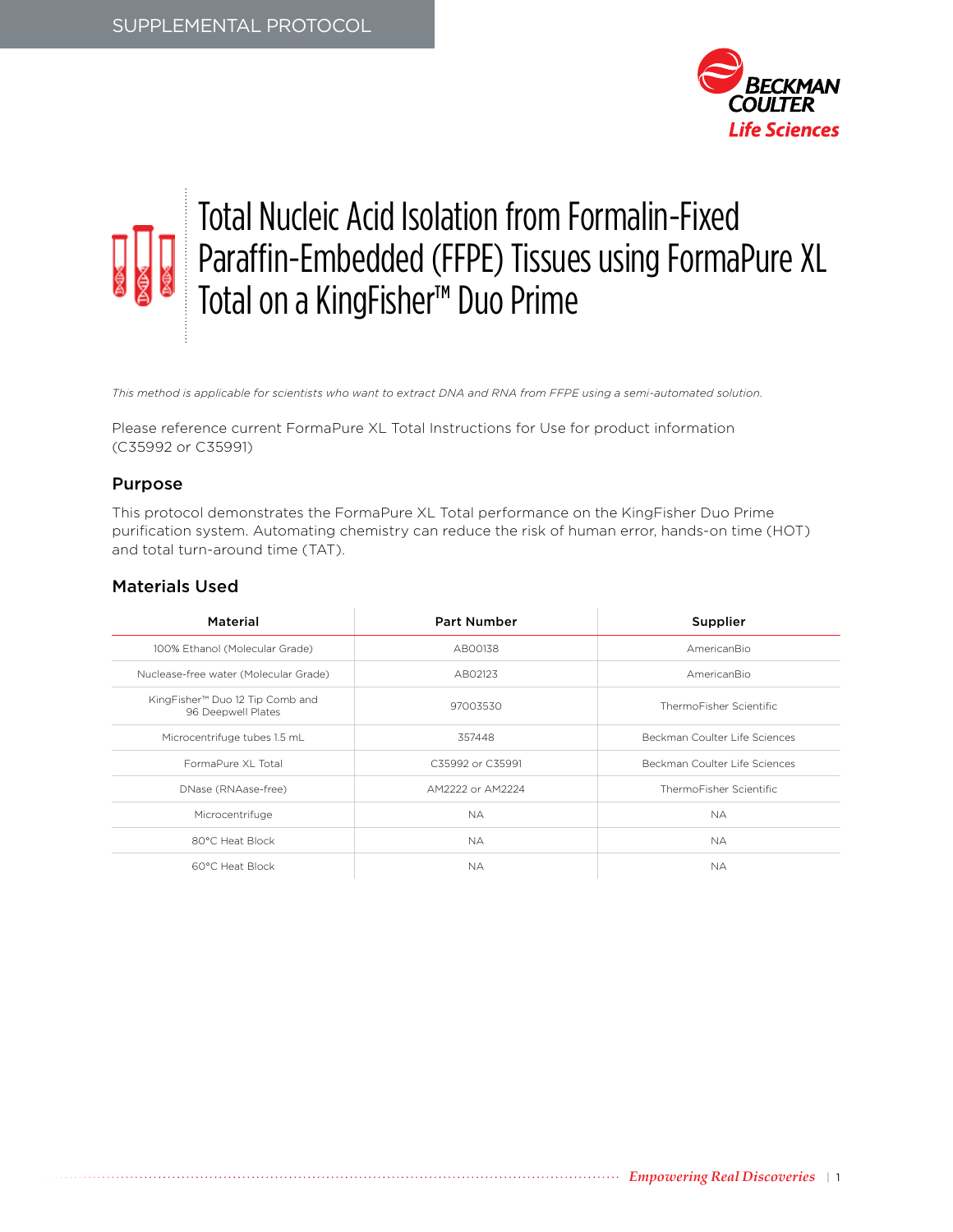# King Fisher Duo Prime Parameters

## RNA Purification

| <b>RNA Purification Step</b> | <b>Plate Row</b>                                                  | Reagent                           | Volume     | <b>Automation Parameters</b>                |                            |                                                           |
|------------------------------|-------------------------------------------------------------------|-----------------------------------|------------|---------------------------------------------|----------------------------|-----------------------------------------------------------|
|                              |                                                                   |                                   |            | Mixing Time/<br>Mixing Speed/<br>Pause Time | Collect Count/<br>time [s] |                                                           |
| <b>DNase Treatment</b>       | А                                                                 | DNAse I<br>solution               | 100 µL     | $20$ sec/<br>medium/20<br>min.              | $5/30$ sec                 | Heat 37°C for<br>20 min Pause<br>and add 150 µL<br>of RBA |
|                              |                                                                   | <b>BBA</b>                        | 150 µL     | $20$ sec/<br>medium/5 min                   | $5/30$ sec                 |                                                           |
| <b>Bind</b>                  | $\mathsf B$                                                       | Lysate                            | 100 µL     |                                             |                            |                                                           |
| Wash                         | $\mathsf{C}$                                                      | 80% Ethanol                       | 375 µL     | $20$ sec/<br>medium/ 5 min                  | $5/30$ sec                 |                                                           |
| Wash                         | D                                                                 | 80% Ethanol                       | 375 µL     | $20$ sec/<br>medium/5 min                   | 5 / 30 sec                 |                                                           |
| <b>NA</b>                    | E                                                                 | <b>NA</b>                         |            | <b>NA</b>                                   |                            |                                                           |
| <b>NA</b>                    | F                                                                 | <b>NA</b>                         |            |                                             |                            |                                                           |
| <b>NA</b>                    | G                                                                 | KingFisher™<br>Duo 12-Tip<br>Comb | <b>NA</b>  |                                             |                            |                                                           |
| Elute                        | $\mathsf{H}% _{\mathsf{H}}^{\ast}=\mathsf{H}_{\mathsf{H}}^{\ast}$ | Nuclease Free<br>Water            | $40 \mu L$ | $20$ sec/<br>medium/5 min                   | $5/30$ sec                 |                                                           |

#### DNA Purification

| ווטוויוניות ו רוש            |                  |                                |             |                                        |                            |  |
|------------------------------|------------------|--------------------------------|-------------|----------------------------------------|----------------------------|--|
|                              |                  |                                | Volume      | <b>Automation Parameters</b>           |                            |  |
| <b>DNA Purification Step</b> | <b>Plate Row</b> | Reagent                        |             | Mixing Time/Mixing<br>Speed/Pause Time | Collect Count/<br>time [s] |  |
| Elute                        | А                | Nuclease Free<br>Water         | $40 \mu L$  | 20 sec/ medium/ 5 min                  | $5/30$ sec                 |  |
|                              |                  | <b>BBA</b>                     | 150 µL      | 5min / medium/NA                       | $5/30$ sec                 |  |
| <b>Bind</b>                  | B                | Lysate                         | $100 \mu L$ |                                        |                            |  |
|                              |                  | RNase A                        | $2.5 \mu L$ |                                        |                            |  |
| Wash                         | $\mathsf C$      | <b>WBA</b>                     | 200 µL      | 20 sec/ medium/ NA                     | $5/30$ sec                 |  |
| Wash                         | D                | 80% Ethanol                    | 375 µL20    | 20 sec/ medium/ NA                     | $5/30$ sec                 |  |
| <b>NA</b>                    | Ε                | KingFisher™ Duo<br>12-Tip Comb |             |                                        |                            |  |
| <b>NA</b>                    | F                | <b>NA</b>                      | <b>NA</b>   | <b>NA</b>                              |                            |  |
| <b>NA</b>                    | G                | <b>NA</b>                      |             |                                        |                            |  |
| Elute                        | H                | <b>NA</b>                      |             |                                        |                            |  |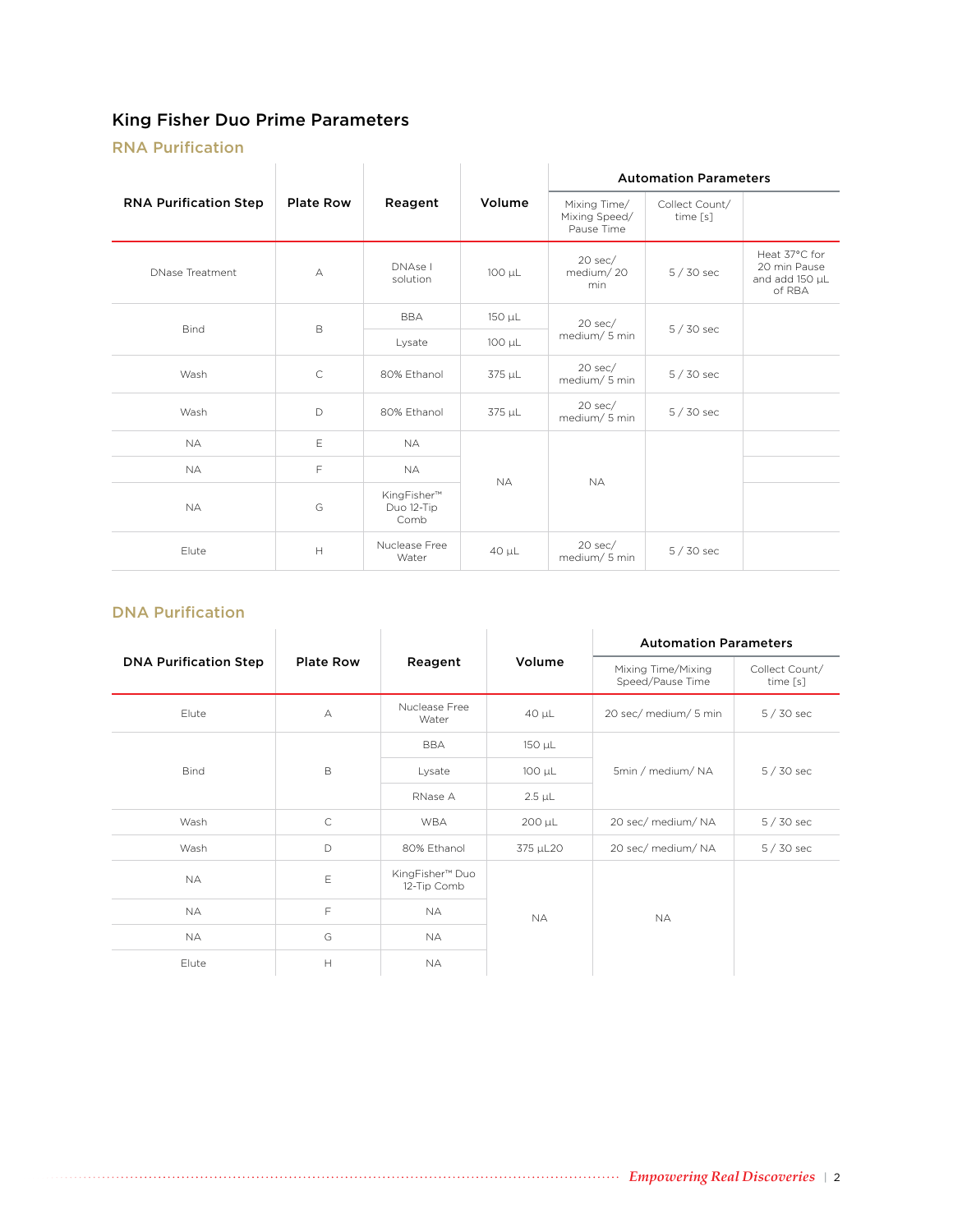## Protocol

#### 1. Sample Preparation

a. Place 1-7 10 µM FFPE tissue sections in a 1.5 mL tube

#### 2. Deparaffinization

- a. Add  $450 \mu L$  of MO to each tube and immerse the sections completely with a pipette tip
- b. Incubate the tube for 5 min at 80°C
- c. Vortex the sample twice for 5 seconds each time to solubilize the paraffin and disperse the tissue

#### 3. Lysis

- a. Add 200  $\mu$ L of LBD to the tube
- b. Centrifuge sample for 15 sec at 10,000 g
- c. Incubate the tube for 5 min at 80°C
- d. Incubate the tube for 5 min at room temperature
- e. Add 30 µL of proteinase K
- f. Mix by pipetting up and down 10 times in the bottom layer, or until thoroughly mixed.
- g. Incubate the tube for 2 hours at 60°C

#### 4. Automated RNA Processing

- a. Transfer 100  $\mu$ L of lysate to KingFisher RNA Plate
- b. Load the KingFisher with the FormaPure XL Total RNA script
- c. Press START button
- d. Insert the RNA plate into the KingFisher per the instruments instructions
- e. During PAUSE (DNAse step) add 150 µL of RBA
- f. After the KingFisher Duo Prime is complete, remove the plate
- g. Transfer and Save the supernatant in Row H to a plate for storage

#### 5. Automated DNA Procession

- a. Incubate the tube for 1 hour at 60°C
- b. Incubate the tube for 1 hour at 80°C
- c. Transfer 100  $\mu$ L of lysate to KingFisher DNA Plate
- d. Load the KingFisher with the FormaPure XL Total DNA script
- e. Press START button
- f. After the KingFisher Duo Prime is complete, remove the plate
- g. Transfer and Save the supernatant in Row A to a plate for storage